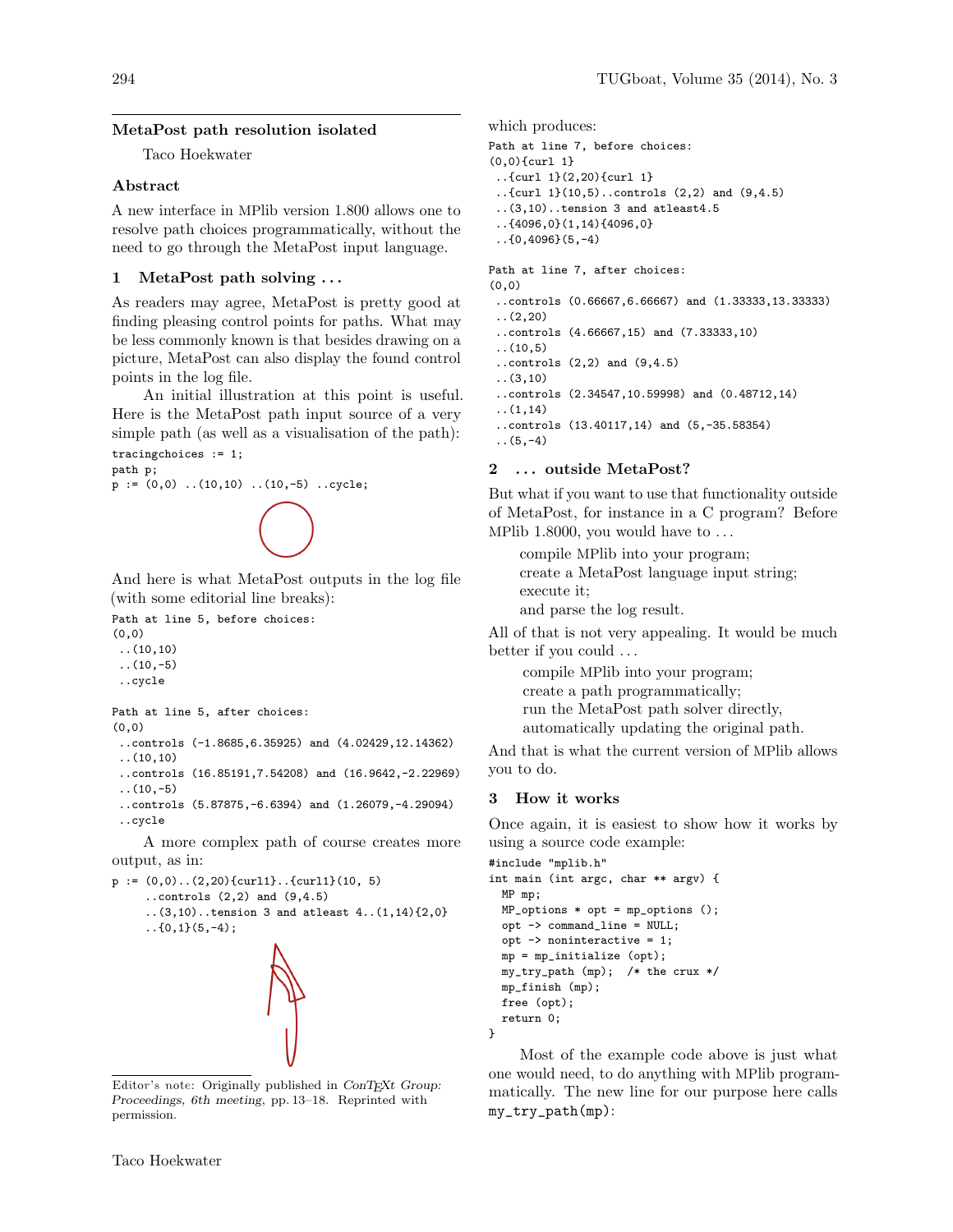```
void my_try_path(MP mp) {
 mp_knot first, p, q;
 first = p = mp_append_knot (mp, NULL, 0, 0);
 q = mp_append_knot (mp, p, 10, 10);
 p = mp_append_knot (mp, q, 10, -5);
 mp_close_path_cycle (mp, p, first);
 if (mp_solve_path (mp, first)) {
   mp_dump_solved_path (mp, first);
 }
 mp_free_path (mp, first);
}
```
This function uses a new type, mp\_knot, as well as several new library functions in MPlib available as of version 1.800.

- mp\_append\_knot creates a new knot, appends it to the path that is being built, and returns it as the new tail of the path.
- mp\_close\_path\_cycle is like cycle in the Meta-Post language.
- mp\_solve\_path() finds the control points of the path. solve\_path does not alter the state of the given MPlib instance in any way, it only modifies its argument path.
- mp\_dump\_solved\_path() user defined function, see below for its definition.
- mp\_free\_path() releases the used memory.

Our user-defined mp\_dump\_solved\_path routine uses even more new functions. First let us look at its definition:

```
#define SHOW(a,b) mp_number_as_double \
                     (mp, mp_knot_#tb(mp, a))void mp_dump_solved_path (MP mp, mp_knot h) {
  mp_knot p, q;
  p = h;
  do {
    q = mp_knot_next(mp, p);
    printf("(\%g, \%g)\n '
           "..controls (\%g, \%g) and (\%g, \%g)",
           SHOW(p,x_coord), SHOW(p,y_coord),
           SHOW(p,right_x), SHOW(p,right_y),
           SHOW(q,left_x), SHOW(q,left_y));
    p = q;if (p != h
        || mp_knot_left_type(mp, h) != mp_endpoint)
      printf ("\n ..");
  } while (p != h);
  if (mp_knot_left_type(mp, h) != mp_endpoint)
    printf ("cycle");
  printf ("n");
}
```
Somewhat hidden in the source above is the existence of another new type, mp\_number, which is the data structure representing a numerical value inside MPlib.

The MPlib library functions used in our routine mp\_dump\_solved\_path are as follows:

• mp\_knot\_next() moves to the next knot in the path.

- mp\_knot\_x\_coord(), mp\_knot\_y\_coord(), mp\_knot\_right\_x(), mp\_knot\_right\_y(), mp\_knot\_left\_x(), mp\_knot\_left\_y() all return the value of a knot field, as an mp\_number object (the calls to these functions are hidden inside the definition of the SHOW macro).
- mp\_knot\_left\_type() returns the type of a knot, normally either mp\_endpoint or mp\_open.
- mp\_number\_as\_double() converts an mp\_number to double.

To satisfy our curiosity, here is the actual output of the example program listed above:

- (0,0)
- ..controls (-1.8685,6.35925) and (4.02429,12.1436) ..(10,10)
- ..controls (16.8519,7.54208) and (16.9642,-2.22969)
- $\ldots(10,-5)$ ..controls (5.87875,-6.6394) and (1.26079,-4.29094) ..cycle

which is almost exactly the same as in the log file (except we've altered the line breaks for this article):  $(0, 0)$ 

- ..controls (-1.8685,6.35925) and (4.02429,12.14362) ..(10,10)
- ..controls (16.85191,7.54208) and (16.9642,-2.22969)  $\ldots(10,-5)$
- ..controls (5.87875,-6.6394) and (1.26079,-4.29094) ..cycle

The numerical output is not exactly the same because MetaPost itself does not use mp\_number\_as\_double and printf's %g for printing the scaled values that are (by default) used to represent numerical values.

This difference is not really relevant, since any programmatic use of the path solver should not have to be 100% compatible with the MetaPost programming language.

### 4 More complex paths

Of course there are also new functions to create the more complex paths that make use of curl, tension and/or direction specifiers.

Here is how to encode the second MetaPost path in the earlier example:

```
first = p = mp append_knot (mp, NULL, 0, 0);
q = mp_append_knot (mp, p, 2, 20);
p = mp_append_knot (mp, q, 10, 5);
if (!mp_set_knotpair_curls (mp, q, p, 1.0, 1.0))
  exit (EXIT_FAILURE);
q = mp_append_knot(mp, p, 3, 10);
if (!mp_set_knotpair_controls (mp, p, q,
                               2.0, 2.0, 9.0, 4.5))
  exit (EXIT_FAILURE);
```